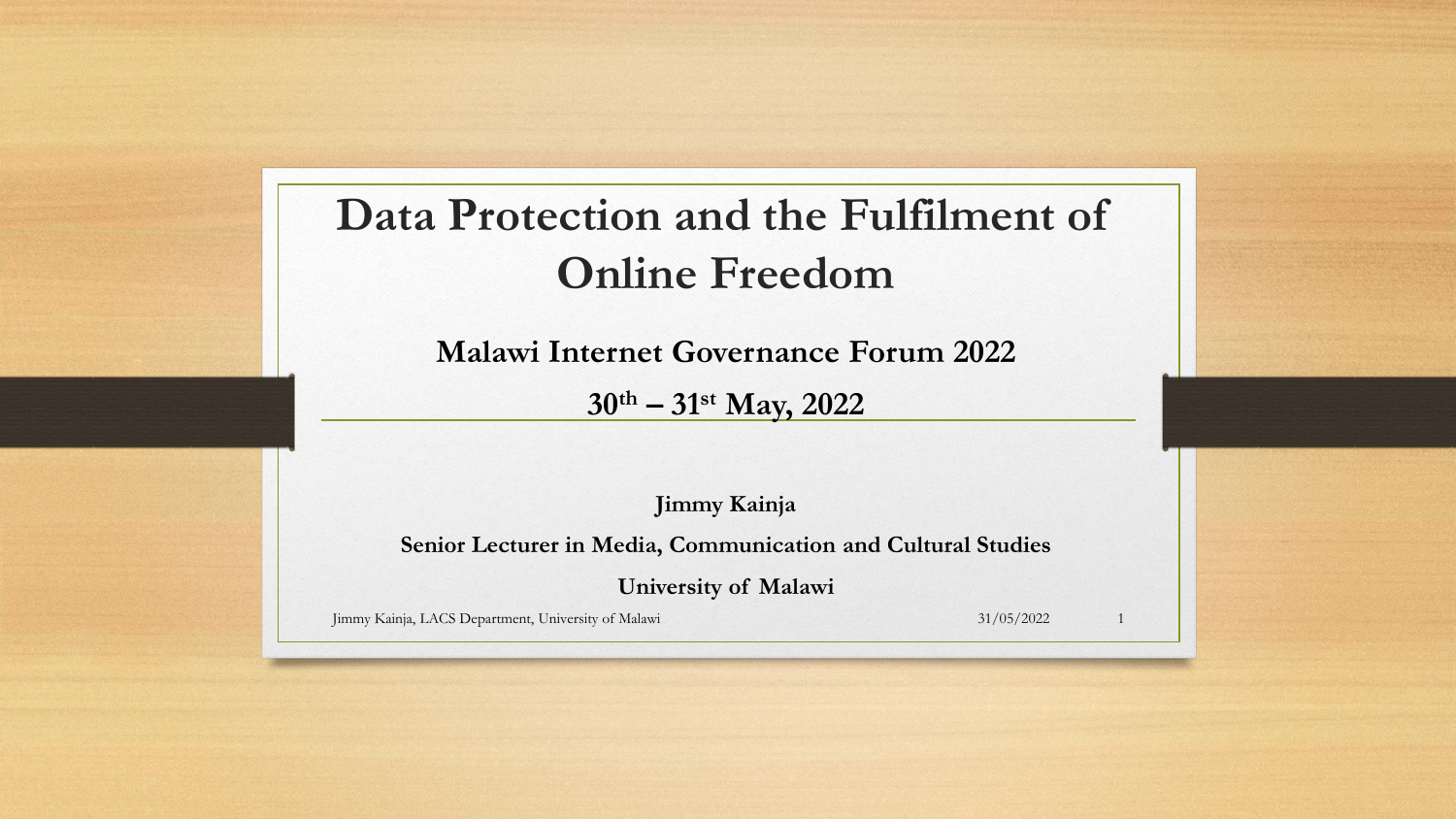## **Outline**

- **What is personal data?**
- **Personal data protection in Malawi**
- **Way forward**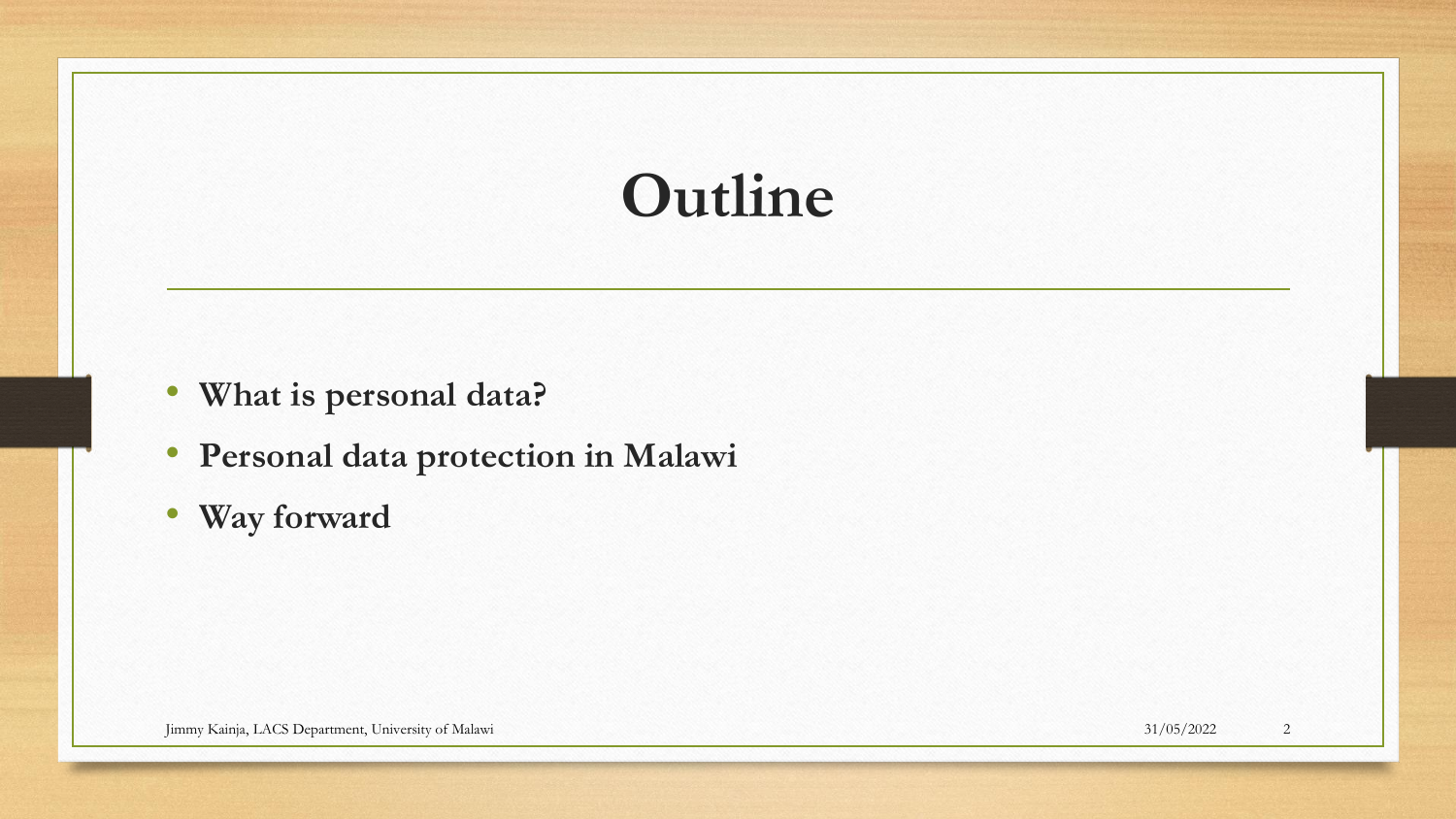# **What is personal data?**

- Increased access to the internet, mobile subscriptions and smartphone usage have enabled people to shop, interact, share and search for information, learn, and work online.
- We access and share information, express ourselves, and associate using the internet and related platforms.
- This has increased collection, processing and sharing of personal data.
- Yet, most of us ICTs are not aware of the implications of digital technologies and how our rights are compromised.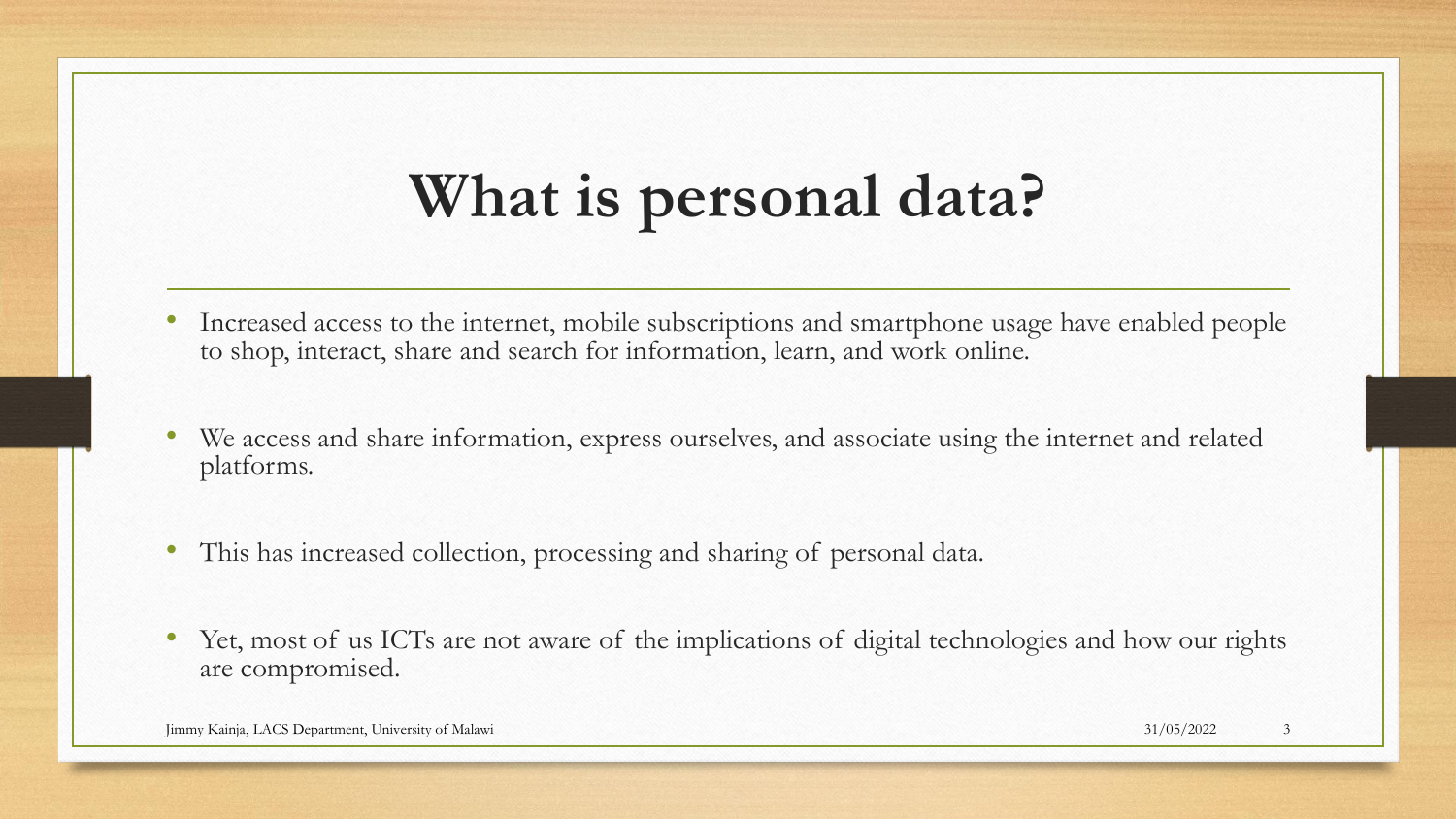- Personal data is information that relates to an identified or identifiable natural person by which that person can be identified …
- "in particular by reference to an identification or one or more factors specific to his/her physical, physiological, mental, economic, cultural or social identity" (Article 4, EU GDPR, 2018).
- Upholding data rights means data must be kept private it should not be known, stored, or used by unauthorised parties – this is key to right to privacy.
- Data protection is both an enabler and reliant on the enjoyment of other rights, such as freedom of expression, information and association.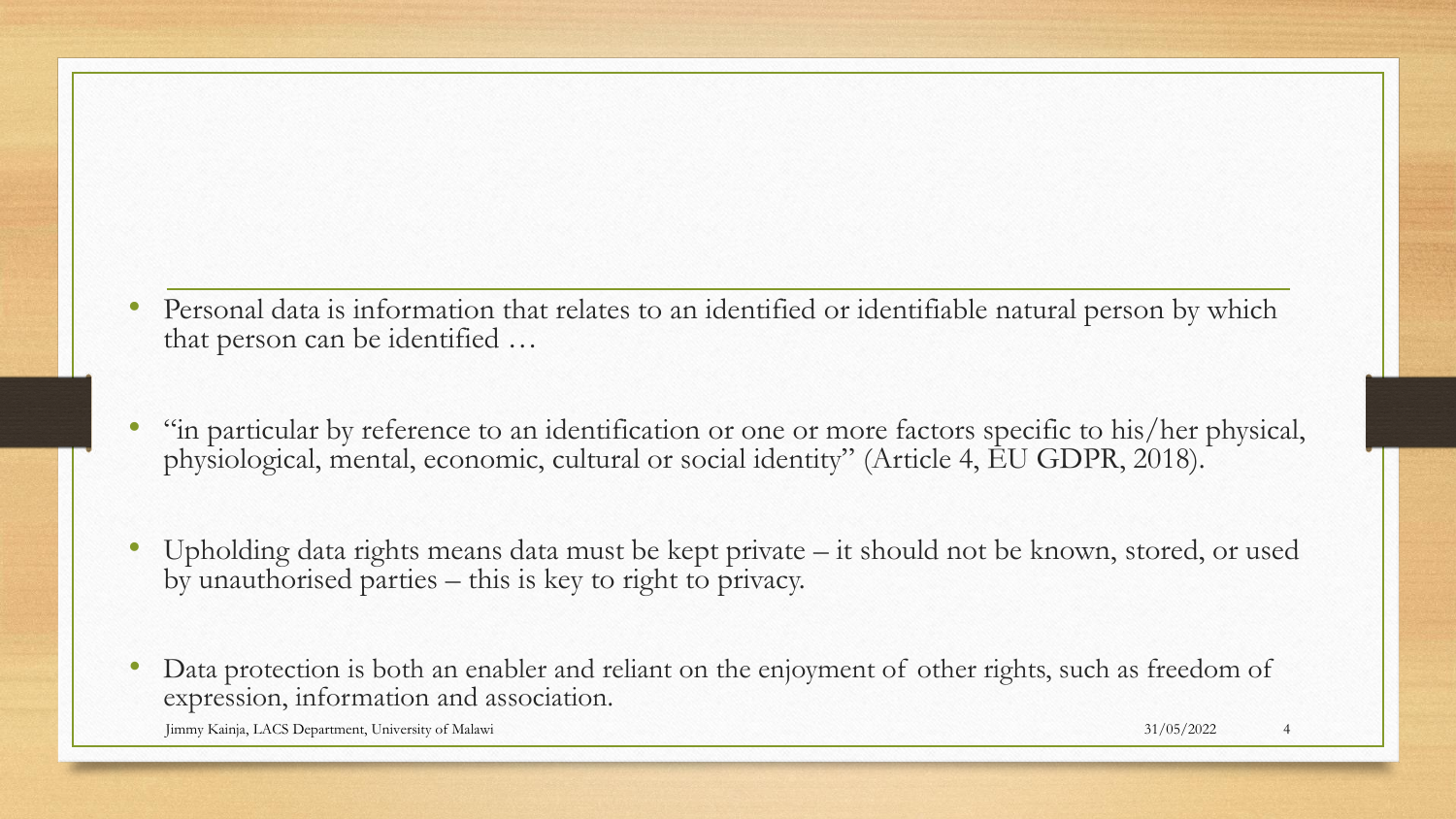## **Personal data protection in Malawi**

- Data collection has been increasing in Malawi, especially with the implemetation of biometric national ID in 2017.
- The national ID now used by a number of government agencies, replacing previously siloed ID programs.
- … The Malawi Electoral Commission uses it to register voters; the Malawi Revenue Authority uses it to register potential taxpayers; the ID is used to pay civil servants, and the Immigration Department uses the ID to verify applicants.
- Ministries, departments, and agencies are integrating digital ID into programs for financial development and inclusion, farm subsidies, healthcare, and social protection Ibid.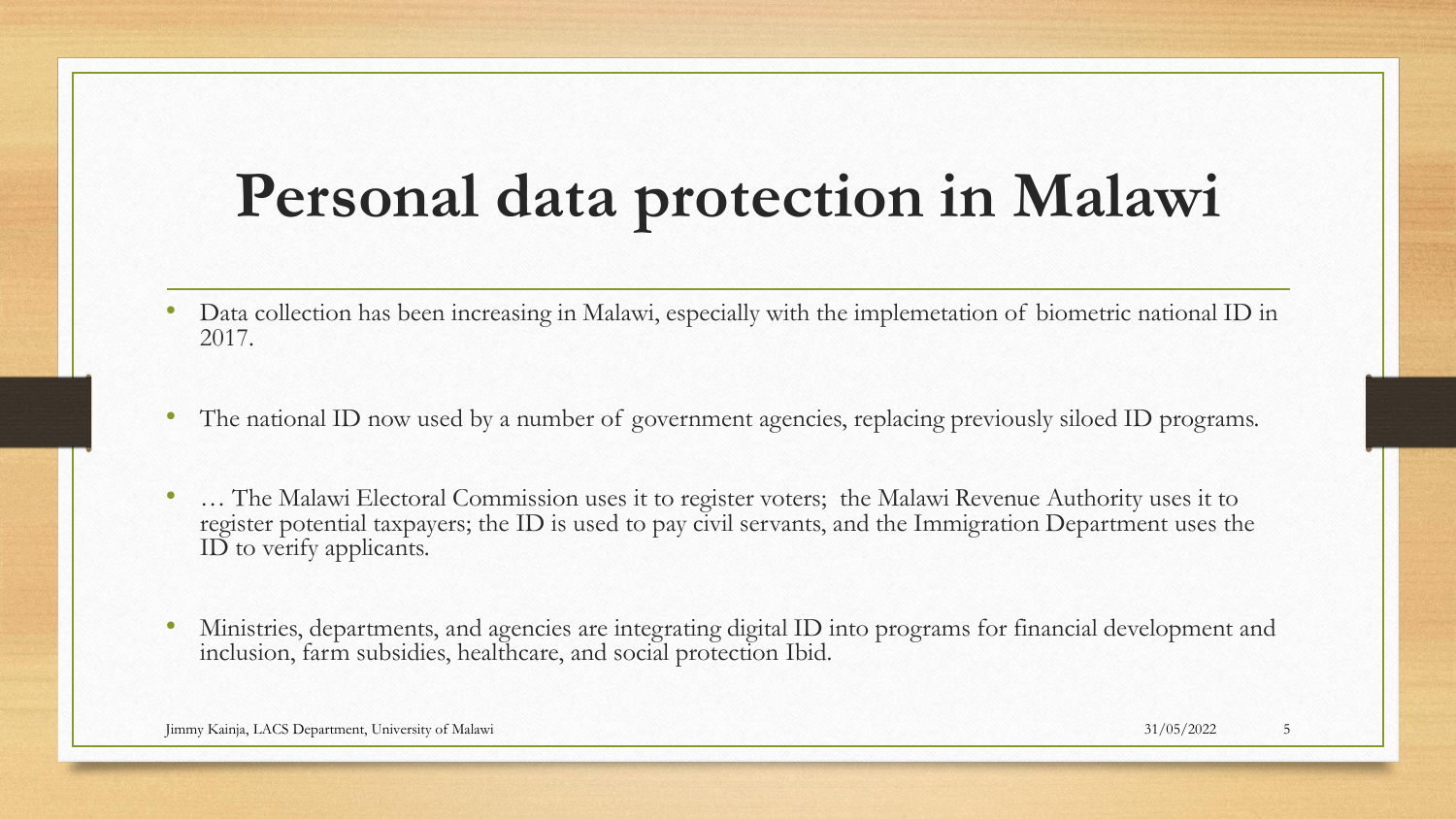- From 2018, SIM card registration became mandatory, using the national ID.
- Banks are also using the ID card to verify and register new customers as well.
- Increased data collection brings increased potential of state surveillance and data privacy breaches.
- Evidence suggests that the Malawi Government is willing to use surveillance to undermine digital rights.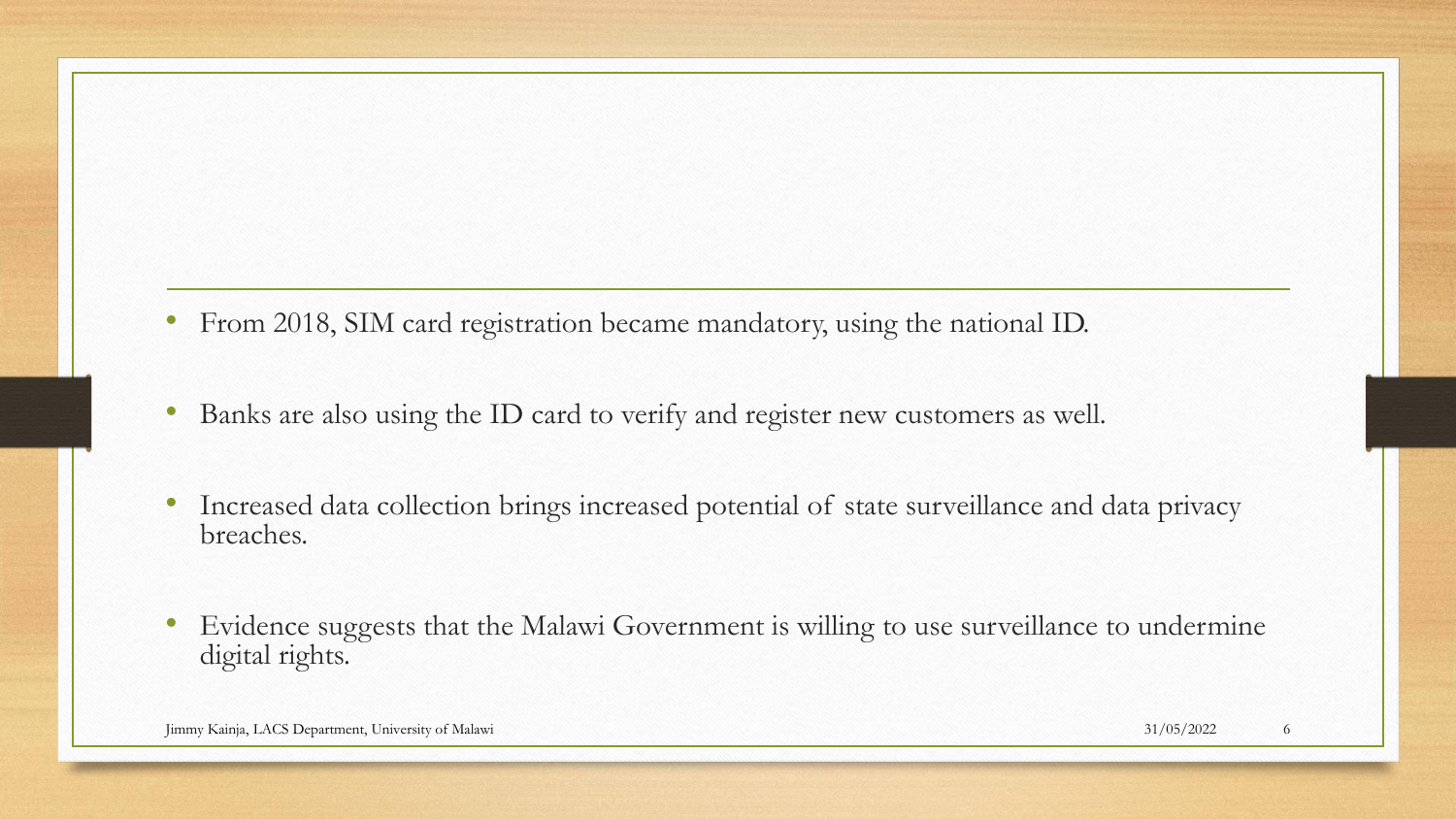- For example, the case of investigative journalist, Gregory Gondwe.
- The consequences are that citizens become scared to participate in public affairs and/or practise self-censorship in their engagements over digital platforms.
- This undermines the philosophy of a free and open internet that drives innovation and enables the enjoyment of rights and improvement of livelihoods.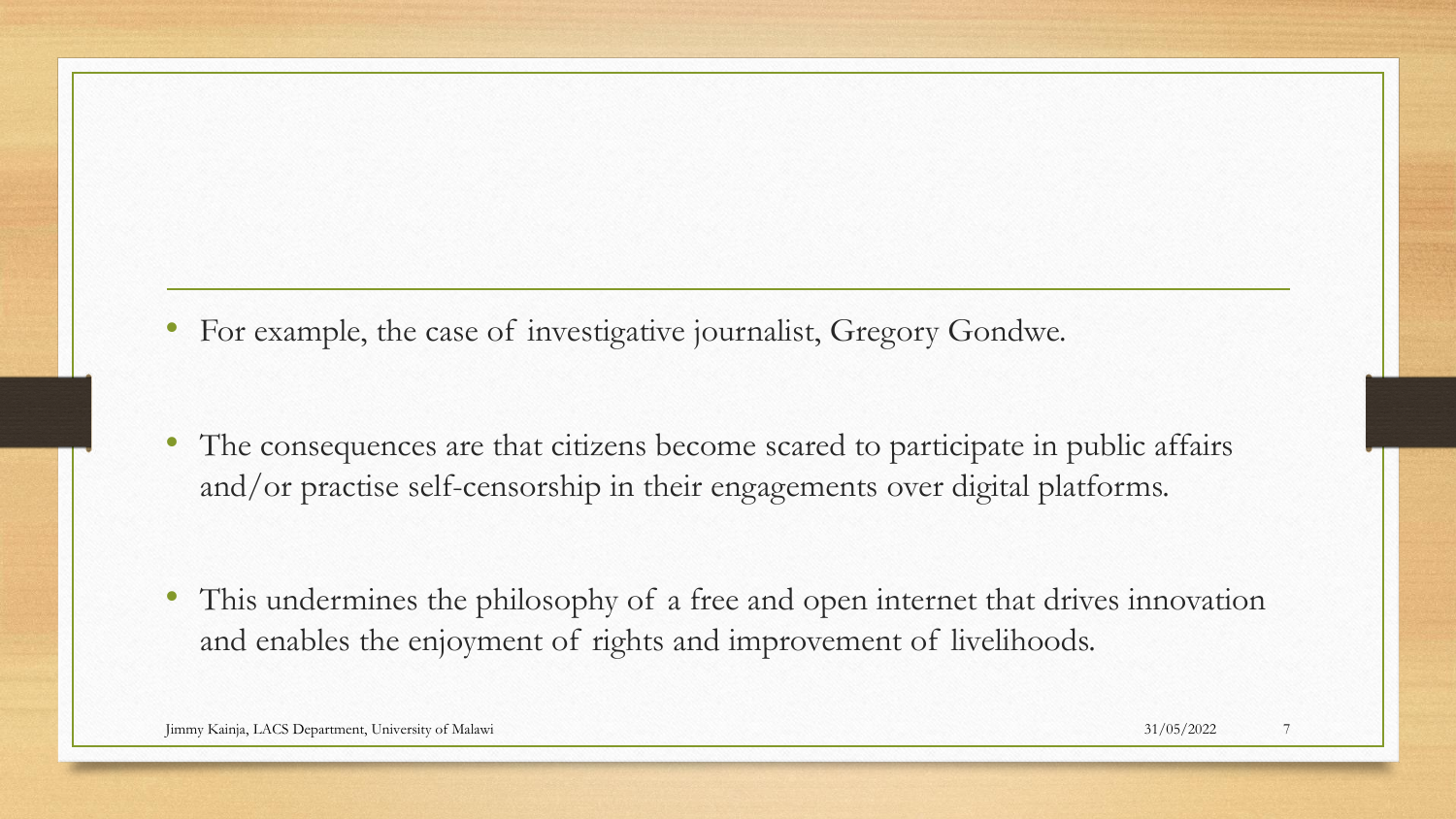## **Way forward**

- There is a need to have strong data protection laws.
- Educate citizens to protect their data and demand their digital rights.
- Have robust, well-resourced and independent data protection authorities.
- Establish clear and well-publicised complaint mechanisms in cases of data privacy breaches.